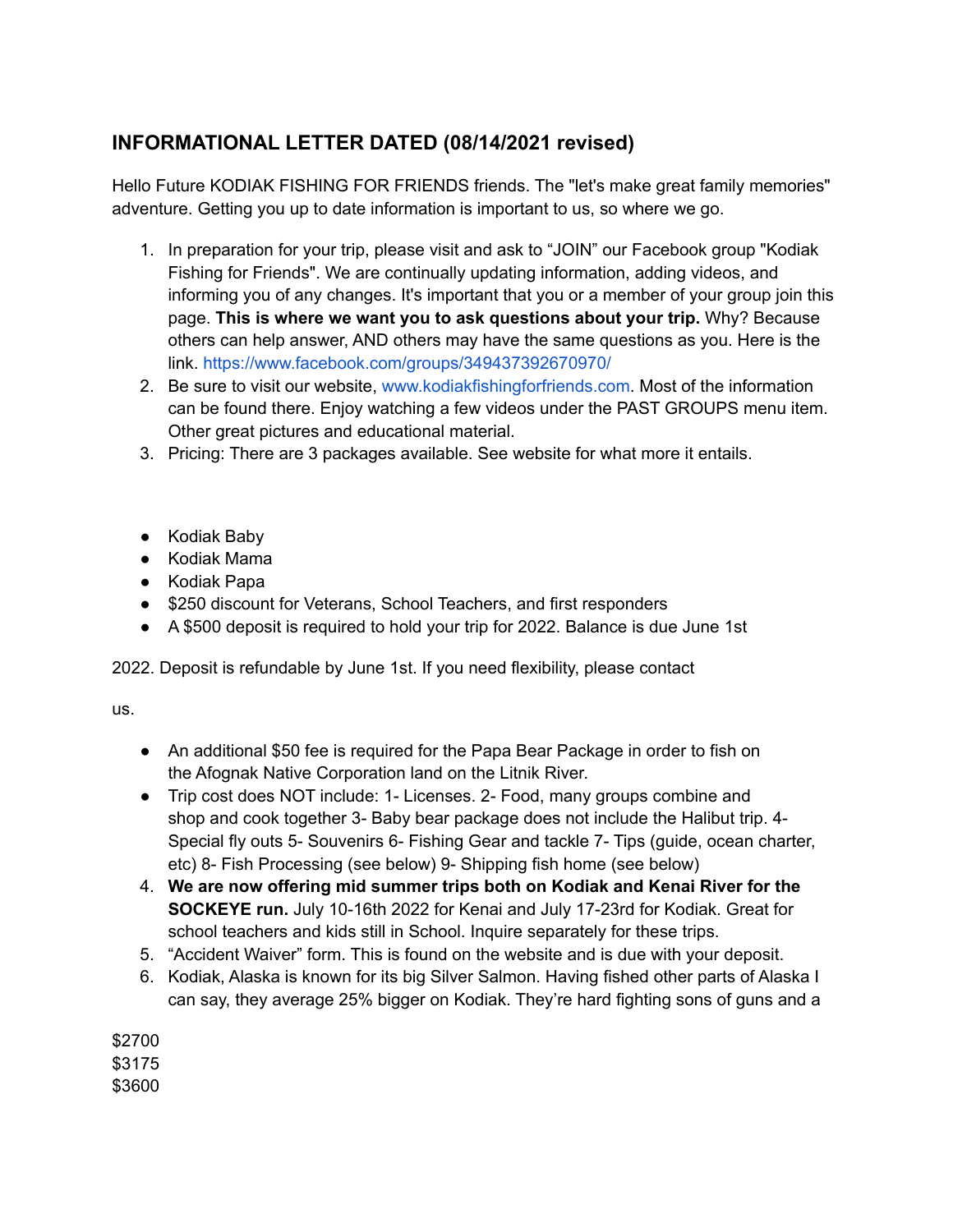hoot to bring them in. Called the Emerald Island, Kodiak is known for its beauty and amazing landscapes. It's also known for its genuine camaraderie, local cuisine, sightseeing, and the outstanding fishing experience. Weather is similar to our fall weather on a Utah October day. I've worn a rain jacket with layers underneath or have stripped to a t-shirt. **Layers are best with a GOOD quality rain jacket**. Expect weather in the 50's to lower 80's (and it is unusual if it gets that warm). If it's a little chilly in the morning, throw on an extra shirt.

- 7. We have a limited supply of extra waders and fishing gear. Mainly for back up and broken equipment. You can also buy what you need at Rays, or Walmart in Kodiak.
- 8. WHEN: Silver Salmon run on Kodiak generally end of August, peaking mid-end of September and slowing down mid October.
- 9. WHO: Anyone with a GREAT attitude and who will contribute to the fun. We have family, individuals, and parent/child teams.
- 10. ACCOMMODATIONS: We stay in rental homes. They have a washer and a dryer and will sleep 6-8.
- 11. KODIAK: It's a small town named after the island of Kodiak. It has about 7,000 people and it reminds me of a 1960's or 1970's small town community. The look and feel is very quaint with beautiful St. Paul's Harbor next to the main road.
- 12. There is a Walmart, Safeway, tiny Costco, several restaurants (we have our favorites), and the most popular sporting goods store called "RAYS". They have everything from tackle, waders, gear, flies, and most anything else you may have forgotten. It reminds me of a mini Cabelas.
- 13. FISHING RIVERS: We fish the road system which in total length of road from Pasagshak to Monoshka Bay about 65 or so miles. But, the main fishing rivers we like on this road system are within 30 minutes—many even closer. Our favorites being the Buskin River, and the Monoshka River. In reality, our favorites are which rivers are running heavily with salmon that week. That being said, every year the secondary rivers can surprise us like
	- Salonie Creek, Pillar Creek, American River and many others. It's a fun challenge to see which rivers are producing best that year.
	- The Litnik River on Afognak Island is a fun surprise. We boat out to the mouth of the Litnik river and park the boat and stay overnight on the boat. Bring your own food and will have breakfast, lunch, and dinner on the boat

c. Salmon Limits are generous here, 5 per day. Our goal is to help you get a total of 10 over 2 days.

- 14. BEARS: Yes, there is high probability of seeing Kodiak Grizzly Bears and lots of other wildlife. They are respectful of fishermen if fishermen are respectful of them. It's best to be prepared with bear spray or a firearm that is suitable—although most don't carry a weapon. I can't make that decision for you, it's a personal choice. I have never used a weapon on a bear, nor do I want to and most encounters can be avoided. But again, you have to make that decision for yourself. There are no black bears or moose on this island, but there are blacktail deer
- 15. HALIBUT: The Mama, and Papa bear includes this awesome trip. We use very experienced local charters to provide this service. You can take up to 6 - 8 people.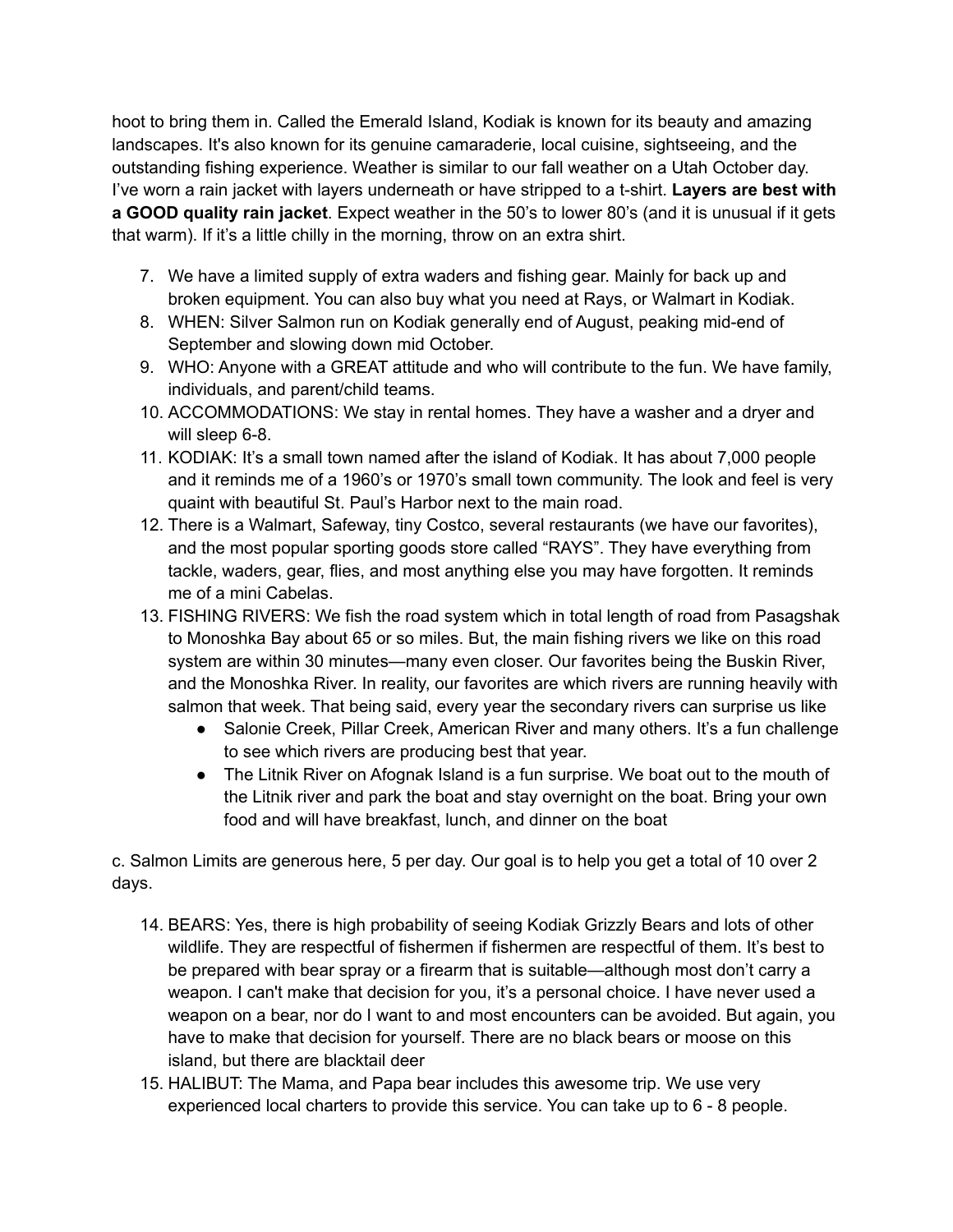Tipping is common practice. A typical amount is \$75 per person, or if they did a great job for you, then tip more. We have tipped as much as \$100. The captain and the deck hands split this. This is combo trip which includes trolling for **King and Silver salmon, and jigging for rock fish, pacific cod, ling cod, and of course Halibut!**

- 16. FLIGHT: If you were to book your own flight from SLC to Kodiak, it's around \$900 -\$1100 typically. This option is there for you in which case your trip would be discounted \$500. Typically this pricing is for Western half of the United States. We try to book all flights early, by November or December. Booking early gives us the best options for shorter flights using airmiles.
- 17. WHAT TO BRING SEE PACKING LIST (found on website)
- 18. BRINGING FISH HOME: We have companies on Kodiak that will process your fish for around \$2.00 - \$2.25 per lb. (outgoing weight) and they vacuum pack, freeze, box, and have it ready to go by the end of the week. Plan on paying \$100-\$200 for fish processing. Goal is to bring home 40 -50 lbs of salmon. If you go Halibut fishing, you can expect to bring home more catching other species. This is why some folks pack all their gear in one bag and in carry-ons. You will probably bring back 2 boxes of fish and will get charged \$30-50 per box on Alaskan Airline. A 3rd box is \$100. It's still cheaper than Fedex or UPS. (Hint, for those who get Alaska airline credit cards, they give you a break in price for checked bags or boxes of fish. I don't dare say how much because it may change).
- 19. VIDEO: At the end of your trip, send me all of your videos and pictures and we will do a fun YouTube video for memories sake. It's always a kick to share with friends and families. I will set up a google drive for each group to send your pics to me.
- 20. RESEARCH: I highly encourage and recommend doing some of your own research on Kodiak for things to do and see, and watch YouTube videos on ways to fish. Watch YouTube videos on the history of the Salmon Run. Very, very fascinating and you will appreciate fishing them more. It's a MAGICAL place!
- 21. You may cancel on or before June 1st of your travel year. This allows us time fill your spot with a replacement. Your deposit will be refunded if cancelled on, or before June 1st. Although we want you to use facebook to ask questions, we still provide other avenues. Starting in January we begin Google meet conference calls. We will do this in January, March, May, and July.

22.KODIAKPREPDAY2022willbeAUGUST20,at8:00a.m. Breakfastwillbeprovided. Plan on 2 hours. We go over pretty much everything and we ask you to bring your gear for us to go through with you to ensure you're ready to go!

23. **Though we prefer you use our facebook group page to ask questions**, it doesn't mean that Randy, or I, or others mind personal calls, but we do want you to do research on your own with the information we have worked hard to provide.

24. As mentioned earlier, one of the joys is making each group a memory adventure video. And those who have been with me know I am anal about how to take great videos and pics :)